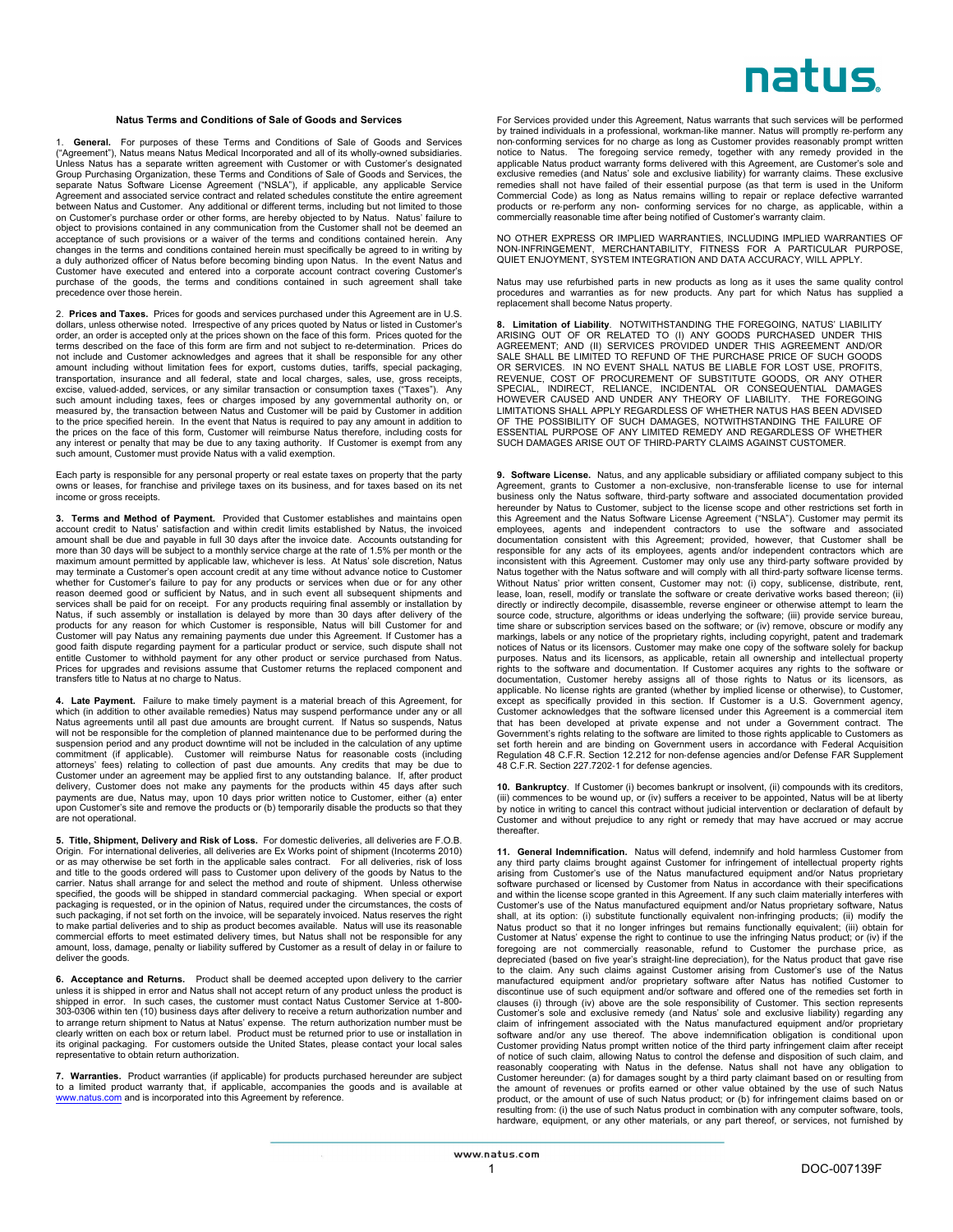## natus

Natus or authorized by Natus in its documentation; (ii) the use of such Natus product in a manner or environment, or for any purpose, for which Natus did not design or license it, or in violation of<br>Natus' instructions on use; or (iii) any modification of such Natus product by Customer or any third<br>party. Natus shall n Natus' consent. This indemnification obligation is expressly limited to the product purchased or licensed by Customer from Natus. In addition to any other limitations stated in this section, this section does not apply to Gold Seal Exchange Products.

**12. Excusable Delays.** If the performance of any obligation of Natus is prevented, restricted or interfered with by reason of any act or condition whatsoever beyond Natus' reasonable control (including without limitation, strike, fire, riot, war, rebellion, insurrection, acts of God, failure or shortage of transportation, materials or facilities, or governmental regulations), Natus upon giving prompt notice shall be excused from such performance to the extent of such prevention, restriction or interference.

13. Governing Law; Disputes; Limitation of Liability. THESE TERMS AND CONDITIONS<br>ARE GOVERNED BY THE LAWS OF THE STATE OF CALIFORNIA, WITHOUT REFERENCE<br>TO CONFLICT OF LAW PRINCIPLES. EACH PARTY EXPRESSLY WAIVES ALL RIGHTS JURY TRIAL IN CONNECTION WITH ANY DISPUTE ARISING UNDER THIS AGREEMENT. Disputes (other than collection matters) arising under or relating to this Agreement will be submitted to the American Arbitration Association ("AAA") office located closest to the largest metropolitan area of the state where the product is installed or the service is provided for binding arbitration in accordance with the AAA's Commercial Arbitration Rules. The cost of the arbitration,<br>including the fees and expenses of the arbitrator, will be shared equally, with each party paying its own attorneys' fees.

The arbitrator will have the authority to award damages only to the extent otherwise available<br>under this Agreement. NATUS' (AND ITS REPRESENTATIVES') LIABILITY UNDER THIS<br>AGREEMENT, REGARDLESS OF THE FORM OF ACTION, SHALL SERVICE THAT IS THE BASIS FOR THE CLAIM; OR (B) FOR SERVICE CONTRACTS, THE ANNUAL CONTRACT PRICE FOR THE SERVICE THAT IS THE BASIS FOR THE CLAIM.

The limitation of liability and exclusion of damages shall apply even if the limited remedies fail of their essential purpose.

None of the goods or underlying information or technology may be exported or re-exported, directly or indirectly, contrary to any law or export control.

**14. Notification of Discount.** Customer's price paid to Natus for goods or services hereunder, or Natus' provision of goods or services to Customer, particularly pursuant to any promotional Program or other discount, may responsible for fully and accurately reporting in applicable cost reports and providing information<br>upon request to Medicare, Medicaid and other federal health care programs on all discounts or<br>other price reductions provi items it provides to a hospital as part of any similar program and also will inform a hospital of the price discounts related to the purchase of Natus products or services.

**15. Confidentiality.** Each party will treat the terms of this Agreement and the other party's written, proprietary business information as confidential if marked as confidential or proprietary. Customer will treat Natus (and Natus' third party vendors') software and technical information as confidential information whether or not marked as confidential and shall not use or disclose to any third parties any such confidential information except as specifically permitted in this Agreement or as required by law (with reasonable prior notice to Natus). The receiving party shall have no obligations with respect to any information which (i) is or becomes within the public domain through no act of the receiving party in breach of this Agreement, (ii) was in the possession of the receiving party prior to its disclosure or transfer and the receiving party can so prove, (iii) is independently developed by the receiving party and the receiving party can so prove, or (iv) is received from another source without any restriction on use or disclosure.

**16. Termination.** If either party materially breaches this Agreement and the other party seeks to terminate on the basis of that breach, such other party shall notify the breaching party in writing, setting out the breach, and the breaching party will have 60 days following such notice to remedy the breach. If the breaching party fails to remedy the breach during that period, the other party<br>may, subject to the terms and conditions of this Agreement and by written notice terminate this<br>Agreement. All orders are su on-going determination that Customer and the proposed order or related service Agreement comply with all applicable laws and regulations, including those relating to workplace safety, FDA matters, Federal Healthcare Program Anti-kickback compliance, export/import control and money laundering prevention. Customer acknowledges that the products are or may be subject to regulation by the FDA and other federal or state agencies. Customer shall not use or permit the products to be used in any manner that does not comply with applicable FDA or other regulations or for any non-medical, entertainment, or amusement purposes. Further, Customer represents that it is purchasing the products for its own use consistent with the terms of this Agreement and that it does not intend to re-sell the products to any other party or to export the products outside the country to which Natus delivers the products. If Natus determines in good faith at any time that there are legal or regulatory compliance and/or material credit issues with the order or related service agreement, Natus may terminate this Agreement (including warranty services hereunder) immediately upon written notice to Customer.

**17. Record Retention.** If Section 1861(v)(1)(I) of the Social Security Act applies to this Agreement, subsections (i) and (ii) of such Section are made a part hereof. If applicable, Natus will retain and make available, and insert the requisite clause in each applicable subcontract requiring its subcontractors to retain and make available, the contracts, books, documents and records to the persons, upon the requests, and for the periods of time as required by such subsections.

**18. Cost Reporting.** Customer will (i) fully and accurately account for, and report in any<br>applicable cost reports or otherwise fully disclose to government program payors and accurately<br>reflect where and as appropriate t information upon request by federal or state agencies concerning, all services and other items,

including any discounts, received from Natus under this Agreement in compliance with all applicable laws, including the federal Social Security Act and implementing regulations relating to Medicare, Medicaid, and other federal and state health care programs.

**19. Customer Responsibilities.** In order for Natus to perform its obligations under this Agreement (including warranty obligations), Customer agrees to:

Provide and maintain a suitable, safe and hazard-free location and environment for the Natus<br>products and services in material compliance with any written requirements provided by Natus,<br>perform Natus recommended routine m non-Natus provided service is performed by, and Natus products are used by, qualified personnel in accordance with applicable user documentation.

• Provide Natus prompt and unencumbered access to the products, network cabling and communication equipment as necessary to perform services. This access includes providing and maintaining connectivity to the products (modem line, internet connection, vpn persistent access, broadband internet connection, or other secure remote access reasonably requested by Natus) to permit Natus to perform support services and meet service levels, including remote diagnostic, monitoring and repair services. Natus may separately charge Customer for a scheduled service call where Customer does not provide such access and Natus is therefore required to schedule an additional service call.

• Promptly place service calls in accordance with any reasonable Natus protocols provided to Customer and designate a Customer representative and alternate as Natus' support contacts with the necessary skills to assist Natus in the diagnosis of service problems.

Establish and maintain security, virus protection, backup and disaster recovery plans for any data,<br>images, software or equipment (Natus' services do not include recovery of lost data or images)<br>according to Natus technica network and network security components, firewalls and security-related hardware or software, preventing unauthorized access to the product and preventing interception of communications between Natus' service center and the product.

Ensure that personal data of Customer's patients, customers and employees is not shared with Natus, whether during installation or service. In such cases where such personal data cannot be removed or hidden from Natus prior to installation or service, Customer agrees to undertake all necessary steps in accordance with local law to seek prior approval from patient, customer and/or employees that may be impacted.

• Obtain and maintain all licenses, permits, and other approvals necessary for installation, use, disposal, and recycling (each as applicable) of products provided under this Agreement. During the term of this Agreement, Customer will take all necessary and legally required precautions for the health and safety of Natus personnel who will perform any service at the Customer site, including, but not limited to, (i) instructing any Natus personnel who will be present at the Customer site about Customer's safety procedures and practices, (ii) providing Natus with current written information identifying all known existing hazardous materials (including wastes) on or near<br>the Customer site that could affect the Natus personnel, (iii) taking all necessary and/or legally<br>required actions to pr materials so that Natus may safely perform its services, and (iv) maintaining a workplace and operating environment in accordance with Federal, State and/or local requirements. Natus shall have no obligation to perform services until Customer has complied with each of the items identified above.

Unless expressly provided otherwise, Customer is separately responsible for: (a) the repair, replacement or removal of any disposables, consumables, supplies, accessories or collateral equipment; (b) the provision of or payment for any applicable rigging or facility cost; and (c) any service necessitated by (i) Customer's or its representative's designs, specifications, or instructions, (ii) anything external to the products, including any causes or events beyond Natus' reasonable control, (iii) product misuse, (iv) combining any component of the products with any incompatible equipment or software, or (v) Customer's relocation, additions, or changes to the products, unless Natus has consented in writing to such relocations, additions or changes.

**20. Installation**. Natus installation services provided or identified in its Quotation will be performed in accordance with applicable Natus installation guides and project plans, if any, and otherwise subject to the following additional provisions. Customer agrees to review the applicable installation guides and project plans and perform its obligations set forth in those materials.

**•** Customer will prepare the location for the installation consistent with Natus written specifications and applicable law. Customer will install necessary system cable and assemble any necessary equipment or hardware not provided by Natus, unless agreed otherwise in writing by the parties. For products that will be operated on or in connection with Customer supplied hardware or software, Customer is responsible for ensuring that its hardware and software conform with Natus minimum hardware and software requirements as made available to Customer. Customer will be responsible for enabling the connectivity and interoperability between its Customer supplied hardware or software or other systems or devices and the Natus product, including, without limitation, procuring and installing any modifications, interfaces or upgrades consistent with Natus written specifications.

**•** Customer is solely responsible for ensuring that Customer's network is adequate for the proper operation and performance of the products and that it otherwise meets Natus network configuration requirements (including requirements for preparation of Customer's site, remote interconnections and Internet Protocol address assignments) provided by Natus to Customer.

**21. Customer Training and Product Integration.** Unless otherwise agreed to by the parties, training of Customer staff or integration/installation of Products by Natus must be completed within<br>12 months after (i) the date of product delivery for training purchased with products and (ii) the<br>start date for servic integration/installation is not completed within the applicable time period, Natus' obligation to provide the training or integration/installation will expire without refund.

**22. Assignment; Use of Subcontractors.** Neither party may assign any of its rights or obligations under this Agreement without the prior written consent of the other party, which consent shall not be unreasonably withheld; provided, however, that either party may transfer and assign this Agreement without the other party's consent to any person or entity (except to a Natus